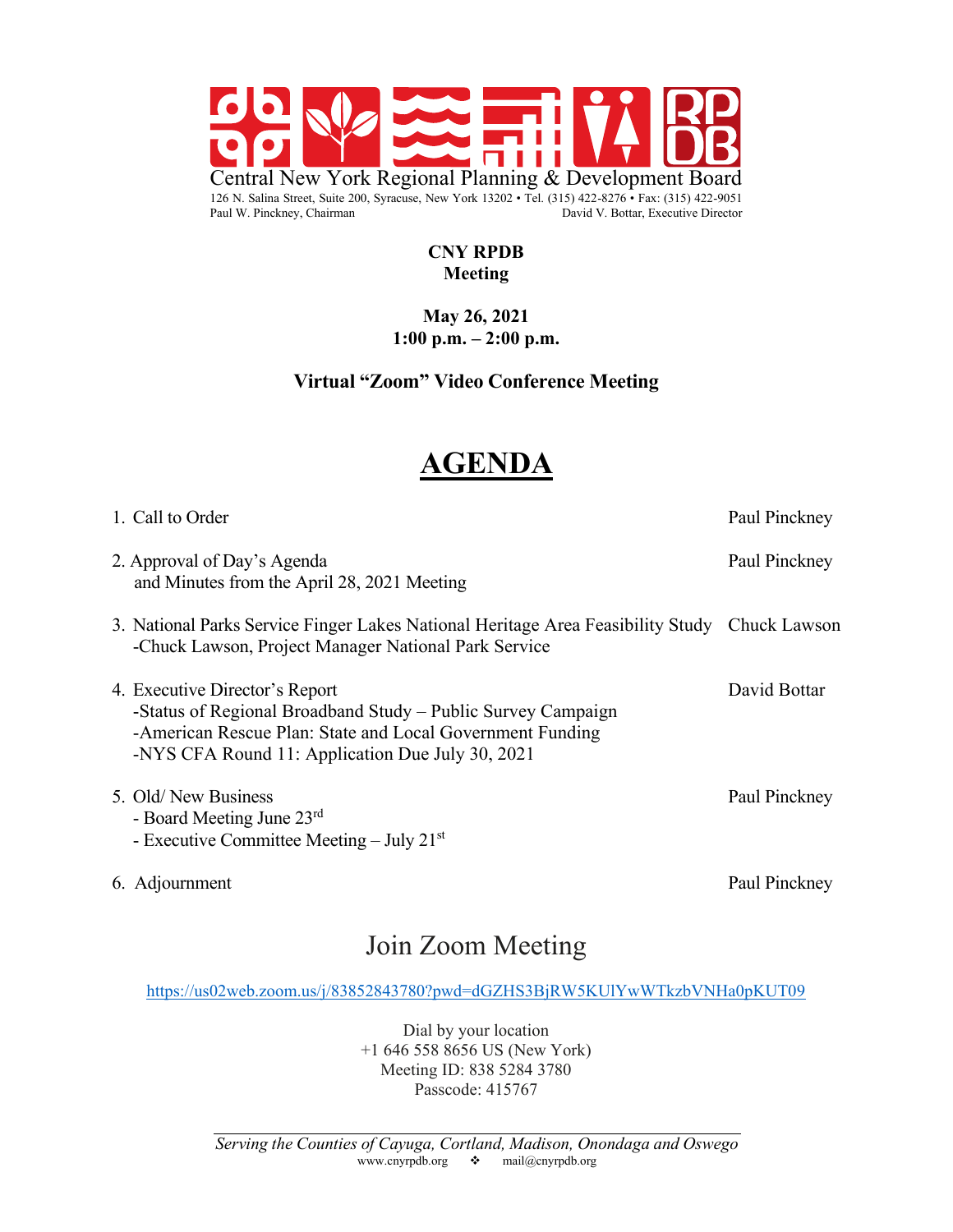

## **MINUTES**

## **Central New York Regional Planning and Development Board Board of Directors Meeting May 26, 2021**

## **ATTENDANCE**

**Board Members:** Julie Abbott-Kenan, Pamela D. Caraccioli, Daniel S. Dineen, Linda Dickerson Hartsock, Kipp Hicks, Kevin A. Holmquist, Scott Ingmire, Cydney M. Johnson, David Knapp, Daniel Kwasnowski, Stephen F. Lynch, Mary Ann Messinger, Christopher Newell, Paul Pinckney, Garry VanGorder, Stephen Zabriskie

**Guest:** Chuck Lawson, National Park Service

**Staff:** Kathleen Bertuch, David Bottar, Chris Carrick, Jean Gleisner, Bruce Keplinger, Amanda Mazzoni, Patricia Wortley

## **1. CALL TO ORDER**

Paul Pinckney called the meeting to order at 1:00 pm and noted the meeting was being conducted as a virtual zoom meeting only.

#### **2. APPROVAL OF MEETING AGENDA AND MINUTES**

A motion was introduced and seconded to accept the agenda as presented and the minutes from the meeting on April 28, 2021; the motion was approved unanimously.

#### **3. National Parks Service – Finger Lakes National Heritage Area Feasibility Study**

Chuck Lawson of the National Park Service (NPS) was introduced and gave a presentation regarding the NPS's role in promoting and supporting the eligibility of the Finger Lakes region of New York as a National Heritage Area.

Mr. Lawson began his presentation by outlining how the NPS conducts studies focused on examining areas for inclusion in the NPS system and, as in our case, supporting feasibility studies (by direction of Congress) for areas proposed as a National Heritage Area (NHA). He proceeded with a powerpoint presentation for members to review during his remarks.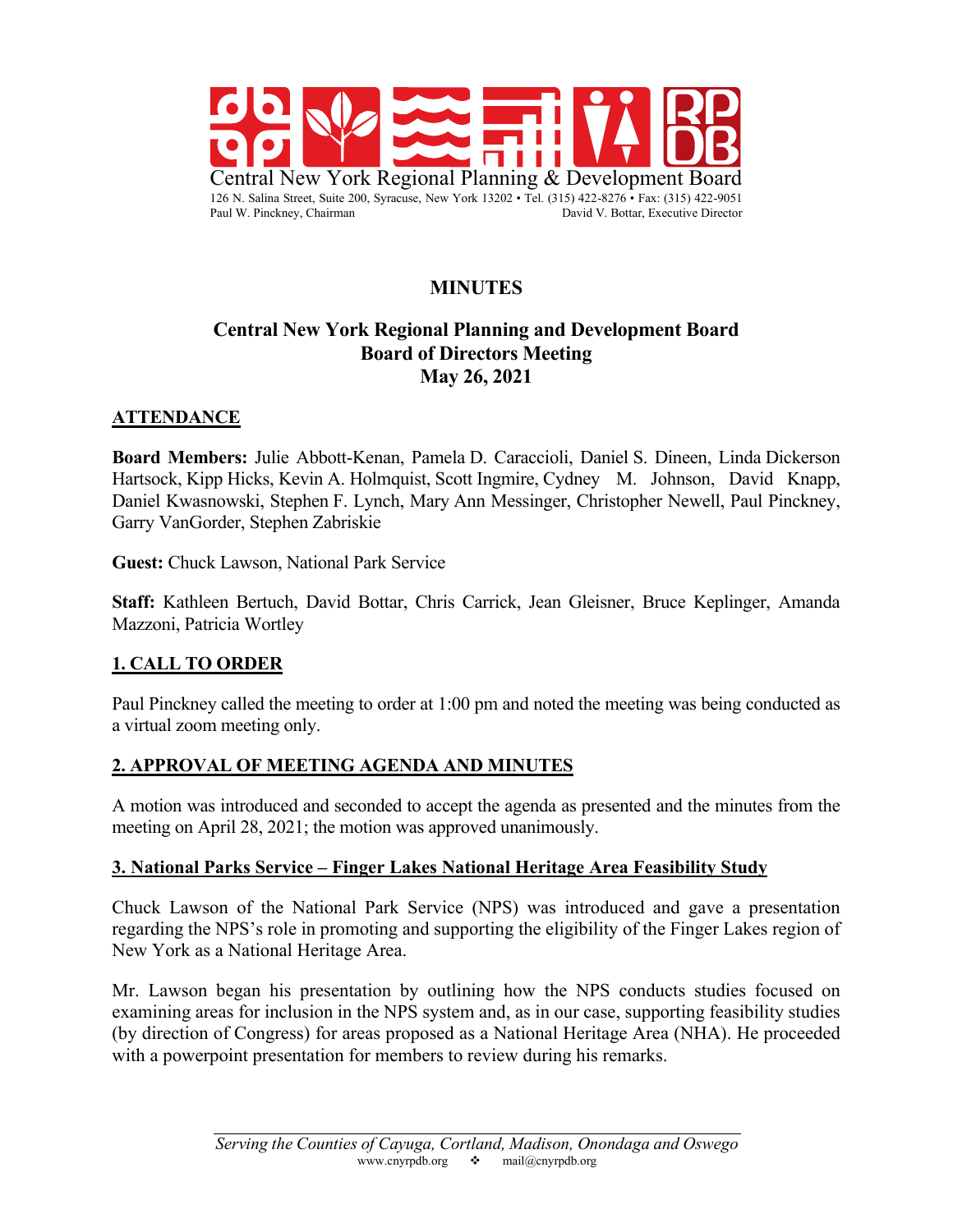Mr. Lawson began the presentation with an overview of the NHAs program, explained how feasibility studies are conducted, and summarized the goals of the Finger Lakes National Heritage Area Feasibility study. Mr. Lawson noted that NHAs are areas designated by Congress that are "lived-in" landscapes where natural, cultural, historic, and scenic resources combine to form a nationally distinctive landscape, with a clear regional story to tell. Mr. Lawson noted that while NHAs are not part of the national parks system, they do promote the mission of the NPS by fostering community stewardship of the nation's heritage. Mr. Lawson indicated that each NHA is about the designated area and its communities and, through local management, supports the needs of those communities. It was noted that once created, NHAs are eligible for annual federal funding, which requires a match from individuals and entities in the NHA.

Mr. Lawson continued his remarks by noting that NHAs involve a wide range of activities that promote the well-being and advancement of the communities they comprise. Conservation efforts, historic preservation, recreation and education, and community and economic development, are just a few examples of what NHAs promote. Mr. Lawson indicated the feasibility study is being conducted to determine what resources in the Finger Lakes area are worthy of highlighting, and should designation be granted—ascertaining the potential of a NHA sustaining wide community support. Mr. Lawson noted that soliciting and analyzing public input is part of the study process.

Mr. Lawson's concluded his presentation by reviewing links to resources related to the Finger Lakes NHA Feasibility Study and addressed several questions and comments from members.

At the conclusion of the formal presentation and question and answer period, a motion was introduced and seconded for the CNY RPDB to write a letter of support to the NPS for this initiative; the motion was approved unanimously.

## **4. EXECUTIVE DIRECTOR'S REPORT**

Mr. Bottar initiated his remarks by noting the progress being made with the broadband survey and noted the study consultant feels we are on track with where we should be one month into the survey. He encouraged members to promote the survey in their communities and he outlined upcoming promotion efforts of the agency including paid advertising and distribution of more promotional matter through town and village offices, school districts, and local banks and libraries.

Mr. Bottar continued his remarks by noting staff efforts underway to evaluate the guidelines that have been issued for use of the American Rescue Plan funding by local governments with specific attention to opportunities to use this funding for projects the agency is currently working on across the region.

Mr. Bottar also noted the State recently announced funding for its annual Consolidated Funding Application (CFA) program with applications dues on July  $31<sup>st</sup>$ . Members were asked to contact staff to request assistance in preparing applications for proposed projects in their communities. Mr. Bottar concluded his remarks by noting the next full Board meeting is set for June 23<sup>rd</sup> with a presentation by Houtan Moaveni of the NYS DOS on the State's initiative for large-scale solar installations.